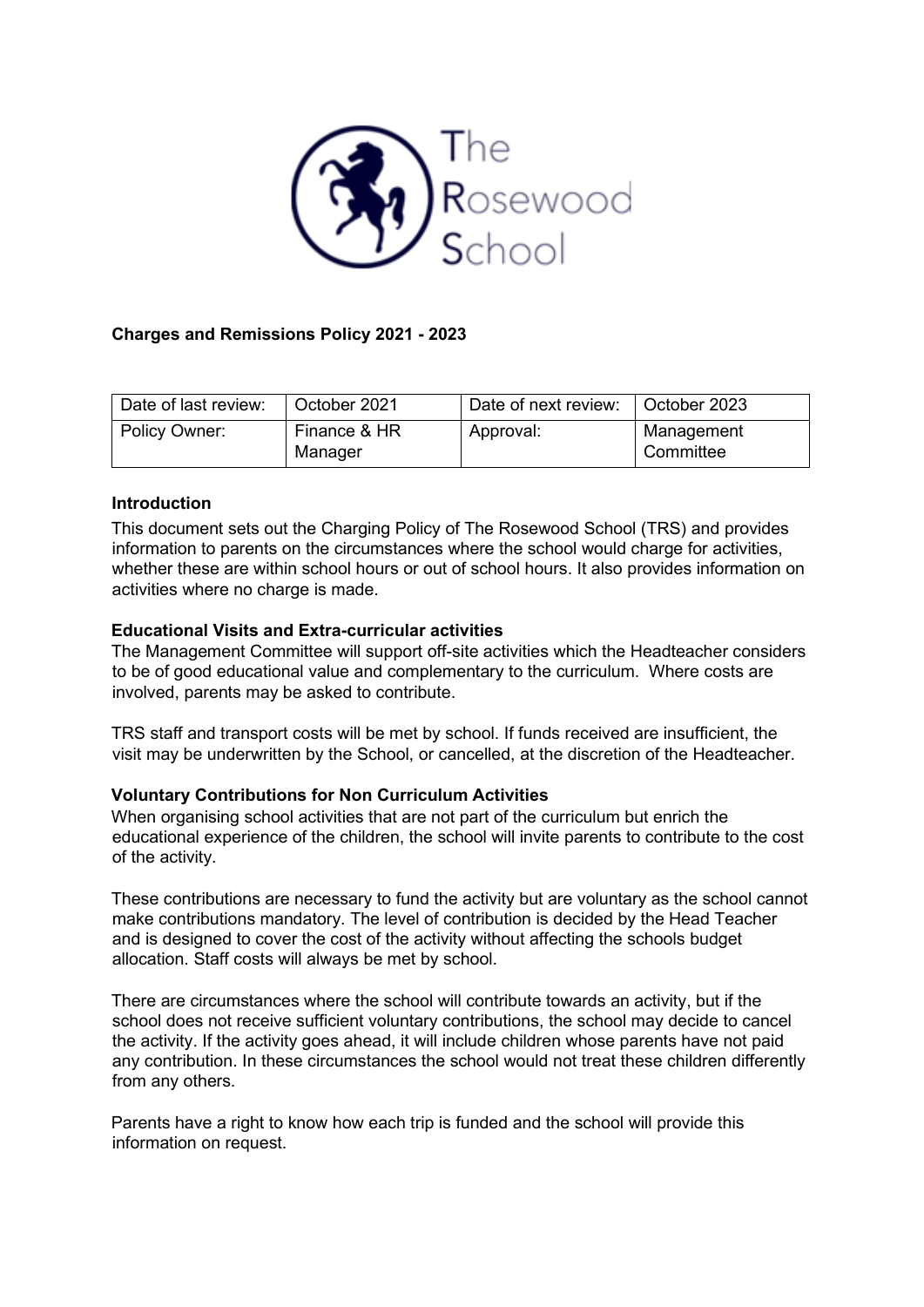## **Residential Visits for Curriculum Activities**

If the school organises a residential visit in school time or mainly school time, which is to provide education directly related to the curriculum, no charge is made for the education element. A charge will, however, be made to cover the costs of board and lodging.

For activities which take place out of normal school hours, costs of hiring trained staff for specialist activities may be charged in addition to board and lodgings. The staff costs and vehicle costs will be met by school.

## **Sports activities**

The school organises sporting activities for the pupils as part of the curriculum. These take place in school time and, and although they exceed the curriculum requirement, the school does not levy a charge to parents

## **Damages or Breakages**

A pupil responsible for non-accidental damage to school property, such as books, equipment, windows etc, will render the parent/carer liable for the cost of repair or replacement.

In cases of accidental damage to personal property within school, application may be made to the Headteacher to cover full payment or refer to the Management Committee if the claim is considered to be excessive.

In any matter of dispute arising over interpretation, the Management Committee will be guided by the DfE and local authority regulations currently in use.

#### **Uniform**

Uniform is not currently available for parents to buy. However, if this was introduced then the uniform would be offered at a subsidised rate.

All prices would be reviewed annually and parents/carers would be informed at their child's pre-admission meeting.

#### **Circumstances where the school may charge parents/carers optional extras**

Charges may be made for other activities known as 'optional extras'. Where an optional extra is being provided, a charge may be made for providing materials, books, instruments, or equipment as follows:

## **Music Tuition**

• Musical instrument tuition provided to individual pupils or to a group of not more than four pupils if the teaching of music tuition is not part of the entitlement curriculum.

## **Transport**

The local authority has a statutory obligation to provide transport for pupils who have an EHCP. Currently TRS does not provide transport for pupils without an EHCP, however if this was arranged for a pupil to allow them to access an education at one of the TRS sites then a charge will be made to the parent/carer.